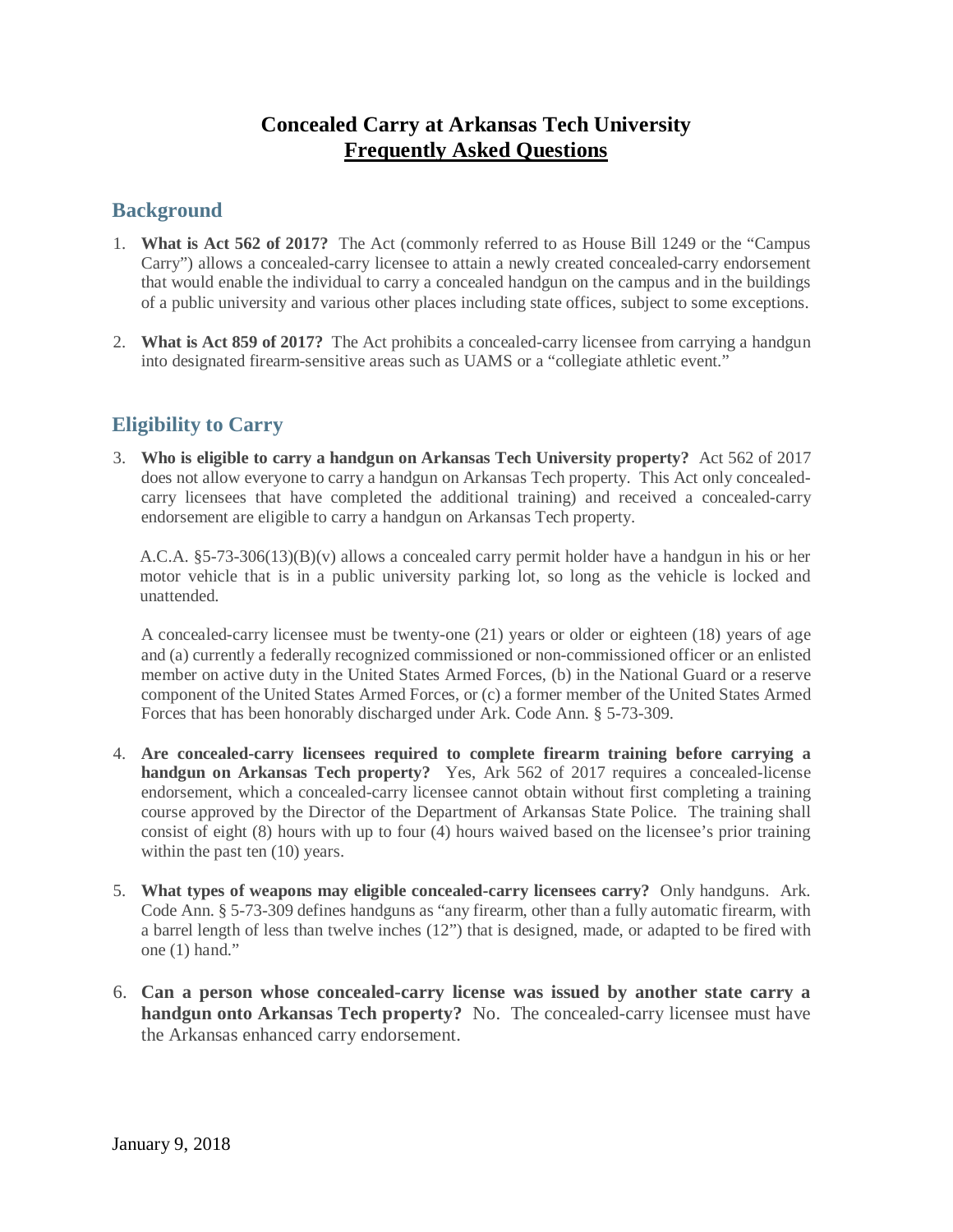## **Manner of Carrying and Storage**

- 7. **Do handguns have to be concealed when carried on Arkansas Tech property?** Yes. Concealed-carry licensees shall not carry a handgun openly or in any other manner in which the handgun is visible to ordinary observation by a reasonable person or in public view.
- 8. **What should I do if I see a handgun and feel threatened?** Any concerns about violations of the concealed handgun carry law should be brought to the immediate attention of the Department of Public Safety. Emergencies should be reported to law enforcement by call 911.
- 9. **Can an employee or student store a handgun on University property?** The only place that a concealed-carry licensee can store a handgun while on University property is in a locked and unattended motor vehicle on a publicly owned and maintained parking lot of the university. A concealed-carry licensee **cannot**:
	- **Store a handgun in a university or college-operated student dormitory or residence hall.**  Act 562 of 2017 prohibits "[t]he storage of handguns in a university or college-operated student dormitory or residence hall."
	- **Store a handgun in a locked office or desk drawer. When I leave my office, am I allowed to leave my handgun in my purse in a locked desk drawer?** No. You are required to keep the handgun in the same room and immediate vicinity (within arm's reach) at all times, unless you are entering a location on University property where carrying it is prohibited. In that case, you should secure the handgun in your motor vehicle and store it in compliance with Ark. Code Ann. § 5-73-324.
	- **Store a handgun in a book bag or purse. Is it okay to leave my bag or purse containing a handgun unattended while I use the restroom, complete a lab, or complete some other task?** No. You are required to keep the handgun in the same room and immediate vicinity (within arm's reach) at all times, unless you are entering a location on University property where carrying it is prohibited. In that case, you should secure the handgun in your motor vehicle and store it in compliance with Ark. Code Ann. § 5-73-324.

#### **Locations**

- 10. **May concealed-carry licensees carry a handgun . . .** 
	- 1. **on all campuses, institutes, and other public universities across the state?**  Yes, if, prior to carrying the handgun, the concealed-carry licensee obtains the concealed-carry endorsement and complies with certain exceptions (designated firearm-sensitive area, storage in residence halls/dormitories).
	- 2. **in an Arkansas Tech vehicle?** Yes, if, prior to carrying the handgun, the licensee obtains the concealed-carry endorsement.
	- 3. **in an Arkansas Tech classroom?** Yes, if, prior to carrying the handgun, the licensee obtains the concealed-carry endorsement.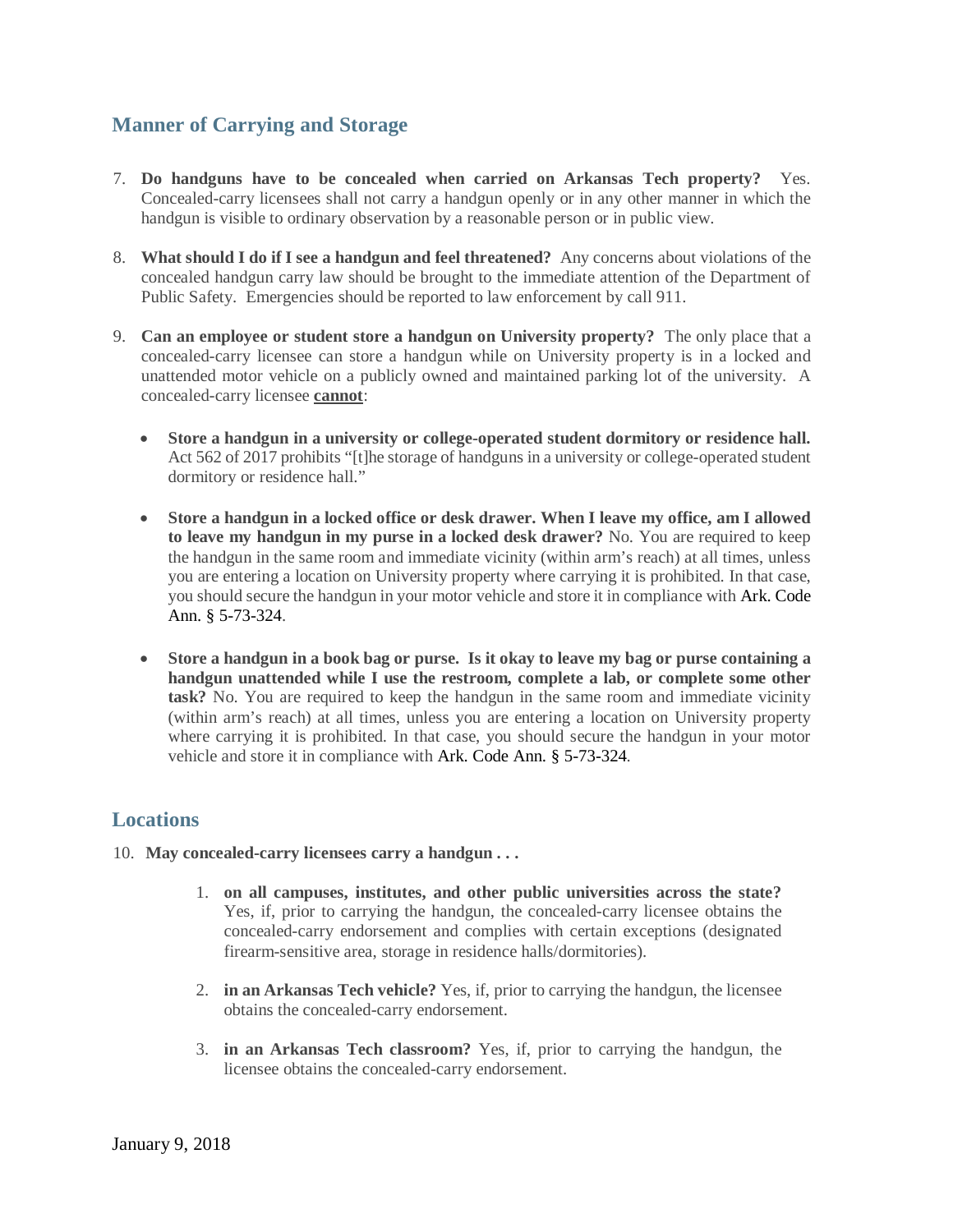- 4. **in an Arkansas Tech laboratory?** Yes, if, prior to carrying the handgun, the licensee obtains the concealed-carry endorsement.
- 5. **in an Arkansas Tech office that is located on property that Arkansas Tech is leasing from another entity?** Yes, if, prior to carrying the handgun, the licensee obtains the concealed-carry endorsement. Act 562 of 2017 explicitly addresses property leased by the University.
- 6. **at an Arkansas Tech meeting held on property that Arkansas Tech is renting from a private property owner (e.g., hotel conference room)?** Yes, unless the private property owner has prohibited the carrying of firearms on the property.

Example: An Arkansas Tech employee, while acting within the course and scope of Arkansas Tech employment, attends an Arkansas Tech - organized meeting being held in a hotel conference room in Little Rock, Arkansas. The employee shall not carry a handgun if the hotel has posted a notice prohibiting firearms on its property.

- 11. **May a full-time faculty member carry a handgun while they are teaching a course?** Yes, if the faculty member has a (1) a concealed carry license and (2) a concealed-carry endorsement.
- 12. **May a concealed-carry licensee carry a handgun to a "collegiate athletic event?"** Act 859 prohibits a concealed-carry licensee with the endorsement from carrying in a posted firearmsensitive area located at a "collegiate athletic event." A "collegiate athletic event" means "a sporting or athletic contest, event, or practice of an individual or team of individuals sponsored by, funded by, represented by, or associated with a public or private university, college, community college competes against themselves or another individual or team of individuals."

Arkansas Tech will submit a security plan to the Department of the Arkansas State Police for designation of certain areas as a firearm-sensitive area. Upon approval, Arkansas Tech shall post a notification at all firearm-sensitive areas that possession of a concealed handgun is prohibited.

13. **Is a security plan submitted to the Director of the Department of the Arkansas State Police subject to public disclosure?** No. Act 859 exempts a security plan from public disclosure under the Freedom of Information Act of 1967.

## **Exemption Regarding Grievance and Disciplinary Hearings**

- 14. **Are concealed-carry licensees with the proper endorsement prohibited from carrying a handgun in a meeting about a grievance or disciplinary matters, and if so, what meeting does that cover?** A concealed-carry licensee may not carry a concealed handgun to a documented grievance or disciplinary procedure at Arkansas Tech if at least 24-hours' notice is given to the participants, notice is posted on the doors of the location of the meeting that a concealed weapon is prohibited, and the area of the building prohibited is no larger than necessary to complete the grievance or disciplinary matter. The official meeting cannot last more than nine (9) hours.
- 15. **If a concealed-carry licensee is asked to attend a disciplinary meeting, what should the concealed-carry licensee do with his/her handgun?** If the concealed-carry licensee knew or reasonably should know that a grievance or disciplinary matter will be discussed and a timely notice is posted, then he or she should take the handgun to his/her motor vehicle and store it in compliance with Ark. Code Ann. § 5-73-324.